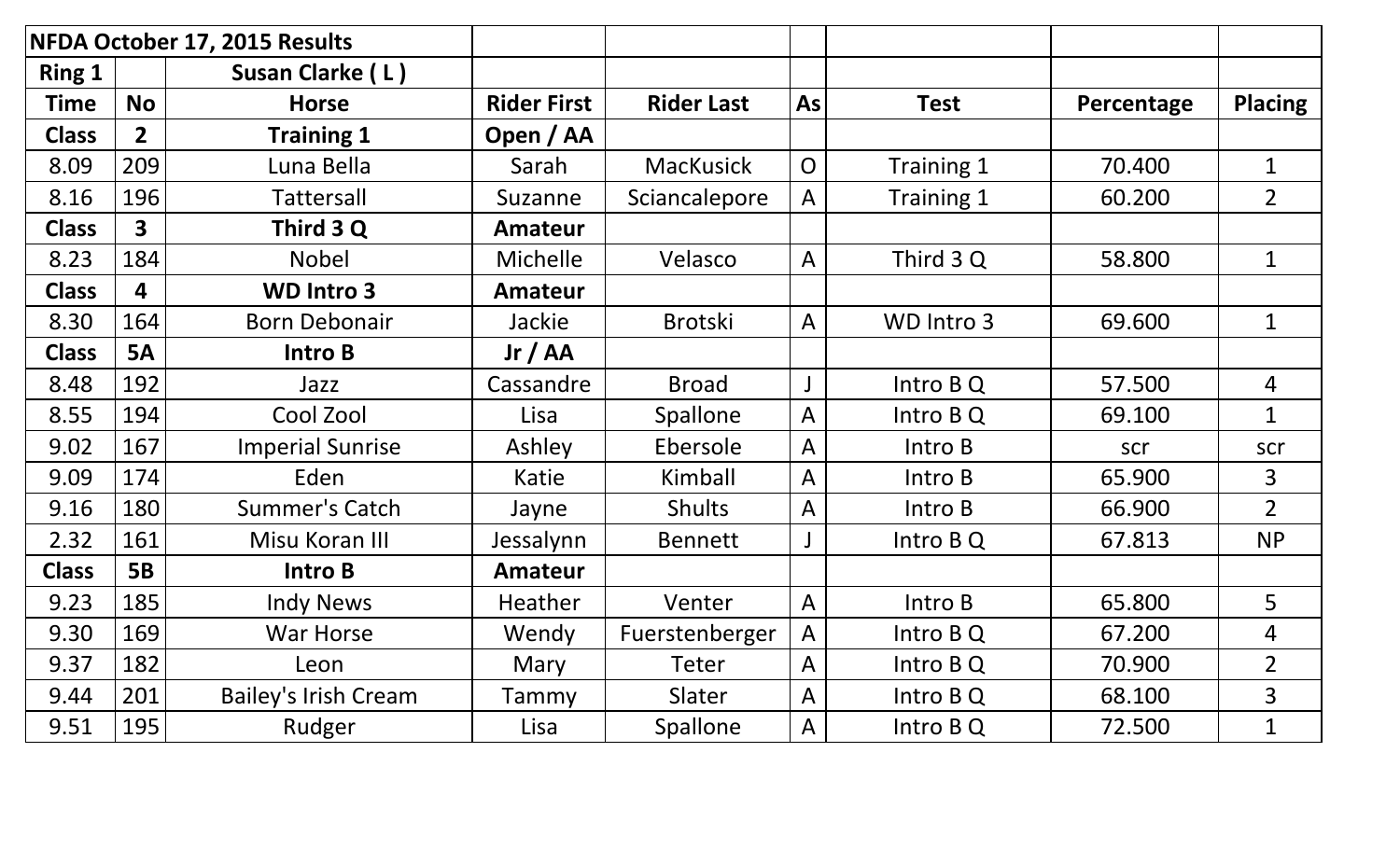| <b>Class</b> | $6\phantom{1}$          | Training 3 Q                | Open / AA      |                        |                              |                       |        |                |
|--------------|-------------------------|-----------------------------|----------------|------------------------|------------------------------|-----------------------|--------|----------------|
| 10.12        | 166                     | <b>Artful Dodger</b>        | Maria          | Croft                  | A                            | Training 3 Q          | 58.600 | 5              |
| 10.26        | 178                     | Tango                       | <b>Maggie</b>  | Selbert                | $\overline{O}$               | Training 3 Q          | 68.000 | <b>NP</b>      |
| 10.33        | 196                     | Tattersall                  | Suzanne        | Sciancalepore          | A                            | Training 3 Q          | 51.100 | 6              |
| 10.40        | 197                     | Devin's Bad Boy             | Mary           | <b>Termer</b>          | A                            | Training 3 Q          | 64.300 | 3              |
| 10.47        | 204                     | <b>Scotch Fianna</b>        | Virginia       | Hartley                | A                            | Training 3 Q          | 58.600 | 4              |
| 10.54        | 160                     | <b>Dominick</b>             | Mary           | <b>Baer Fiorentino</b> | A                            | Training 3 Q          | 67.700 | $\overline{2}$ |
| 11.01        | 209                     | Luna Bella                  | Sarah          | <b>MacKusick</b>       | Training 3<br>$\overline{O}$ |                       | 71.800 | $\mathbf{1}$   |
| <b>Class</b> | $\overline{\mathbf{z}}$ | <b>WD Intro 4</b>           | <b>Amateur</b> |                        |                              |                       |        |                |
| 11.08        | 207                     | <b>Strut N Zip</b>          | Emily          | <b>Bedwell</b>         | A                            | WD Intro 4            | 67.600 | $\mathbf 1$    |
| 11.17        | 164                     | <b>Born Debonair</b>        | Jackie         | <b>Brotski</b>         | $\mathsf{A}$                 | WD Intro 4 Q          | 65.300 | $\overline{2}$ |
| 11.26        | 191                     | Dar Sonnys Cupid            | Diana          | Gibson                 | A                            | WD Intro 4Q           | 63.800 | $\overline{3}$ |
| <b>Class</b> | 8                       | <b>WD Intro 4</b>           | <b>Junior</b>  |                        |                              |                       |        |                |
| 8.00         | 171                     | Freckles                    | Jayci          | Ihlenfeldt             |                              | WD Intro 4 Q (ROT)    | scr    | scr            |
| 8.39         | 217                     | Roosters Cogburn            | Emma           | Remisiewicz            |                              | WD Intro 4 Q (ROT)    | 62.900 | 1              |
| 11.35        | 187                     | <b>Sweet Princess Diana</b> | Savannah       | <b>Williams</b>        |                              | WD Intro 4 Q          | 57.200 | $2^{\circ}$    |
| <b>Class</b> | 9                       | <b>Intro A</b>              | <b>Junior</b>  |                        |                              |                       |        |                |
| 11.44        | 212                     | <b>Second Childhood</b>     | Ashlynn        | Amburgey               |                              | Intro A               | 62.200 | $\overline{3}$ |
| 11.51        | 213                     | <b>Private Collection</b>   | Grace          | Shankle                |                              | Intro A               | 62.800 | $2^{\circ}$    |
| 11.58        | 202                     | <b>Great Pass</b>           | Darius         | Taylor                 |                              | Intro A               | 72.500 | $\mathbf{1}$   |
| <b>Class</b> | 10                      | <b>Rider Training</b>       | <b>Junior</b>  |                        |                              |                       |        |                |
| 12.07        | 186                     | <b>Charlie Chaplin</b>      | Annemarie      | Walsh                  |                              | <b>Rider Training</b> | 63.000 | $\mathbf{1}$   |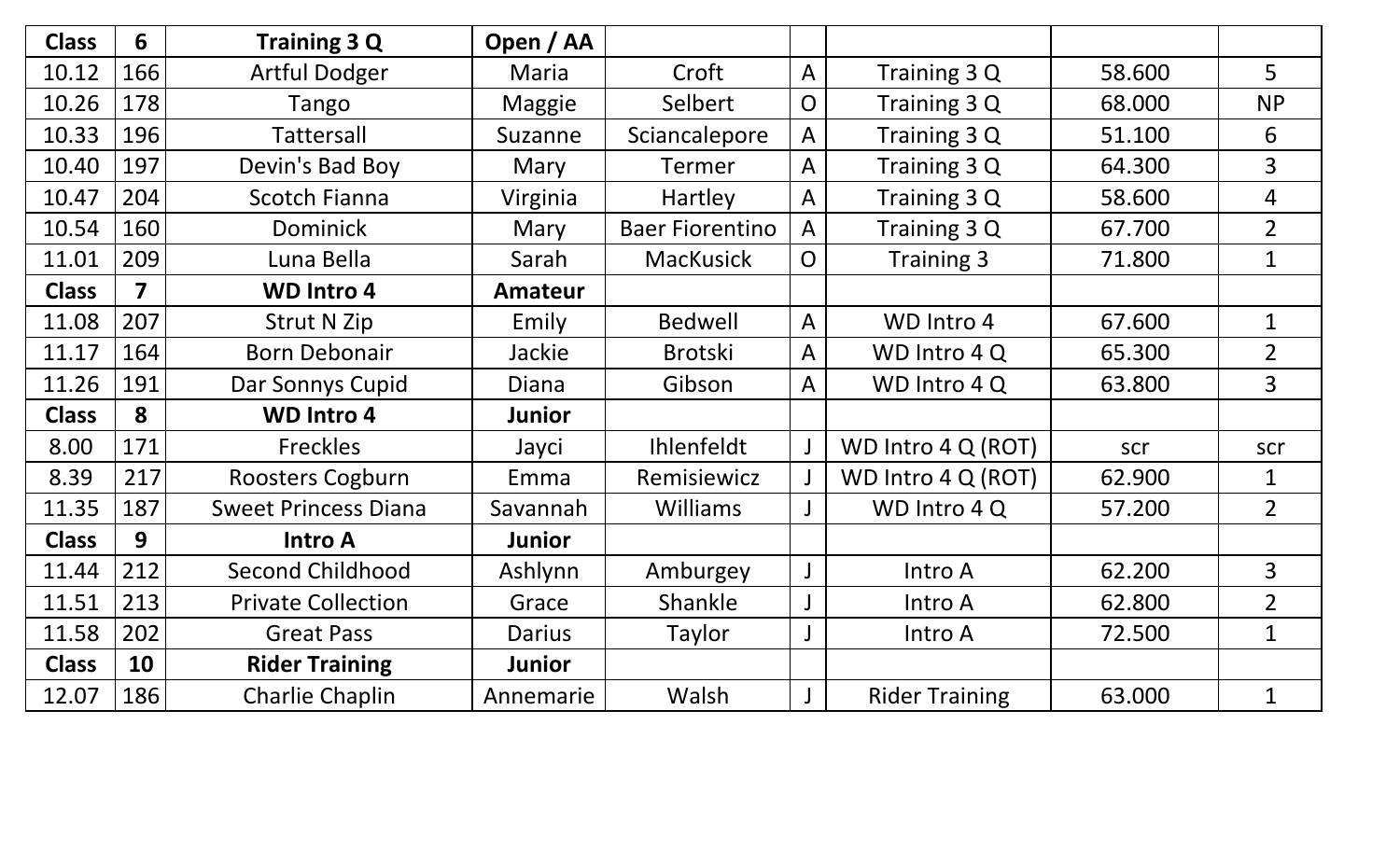| <b>Class</b> | 11  | First 3                  | Open / AA      |                |                |                    |           |                |
|--------------|-----|--------------------------|----------------|----------------|----------------|--------------------|-----------|----------------|
| 10.19        | 183 | And A Nod                | <b>Barbara</b> | Turner         | $\mathsf{A}$   | First 3 (ROT)      | 67.500    | 3              |
| 1.17         | 206 | Rubina Belissima         | Jennifer       | Cirioni        | A              | First 3            | 63.970    | 5              |
| 1.24         | 210 | <b>SS Sambuca</b>        | Karin          | Andra          | A              | First 3            | 69.852    | $\overline{2}$ |
| 1.31         | 198 | Donna Gracia             | Linda          | Scott          | A              | First 3 Q          | 65.000    | $\overline{4}$ |
| 1.50         | 211 | Justice                  | Suzanne        | Graham         | $\overline{O}$ | First 3            | 71.911    | $\mathbf{1}$   |
| <b>Class</b> | 12  | Pas de Deux              | <b>Junior</b>  |                |                |                    |           |                |
| 1.38         | 193 | Briga San                | Emily          | McClamma       |                | PdD Level 1        | 68.500    | $\mathbf{1}$   |
|              | 208 | Apttobe Rowdyote         | Hannah         | Whray          |                | PdD Level 1        |           |                |
| <b>Class</b> | 13  | Second 3                 | Open           |                |                |                    |           |                |
| 1.57         | 170 | John Chevalier           | Amber          | Hagin          | $\overline{O}$ | Second 3           | 51.707    | $\mathbf 1$    |
| <b>Class</b> | 14  | <b>Leadline</b>          | <b>Junior</b>  |                |                |                    |           |                |
| 2.04         | 175 | Layla                    | Georgia        | Lake           |                | Leadline           | <b>NP</b> | $\mathbf 1$    |
| <b>Class</b> | 15  | Intro B Q                | <b>Junior</b>  |                |                |                    |           |                |
| 1.10         | 216 | Njoy the Ride            | Shelby         | <b>Brazeal</b> |                | Training 3 Q (ROT) | 65.000    | $\overline{2}$ |
| 2.18         | 162 | Something To Be Proud Of | Cassandre      | <b>Broad</b>   |                | Training 3 Q       | 64.090    | 3              |
| 2.25         | 205 | Hermione                 | Shelby         | <b>Brazeal</b> |                | Training 3 Q       | 67.500    | $\mathbf 1$    |
| <b>Class</b> | 16  | <b>Training 2</b>        | Jr / AA        |                |                |                    |           |                |
| 2.39         | 177 | <b>Charlie Chaplin</b>   | Emma           | Mersereau      | $\mathsf{J}$   | <b>Training 2</b>  | 62.692    | $\overline{2}$ |
| 2.46         | 181 | <b>Brown Bunny GSF</b>   | JoAnn          | Stewart        | A              | Training 2         | 69.615    | $\mathbf 1$    |
| 2.53         | 200 | Chancellor               | Samantha       | Rodgers        | A              | Training 2         | scr       | scr            |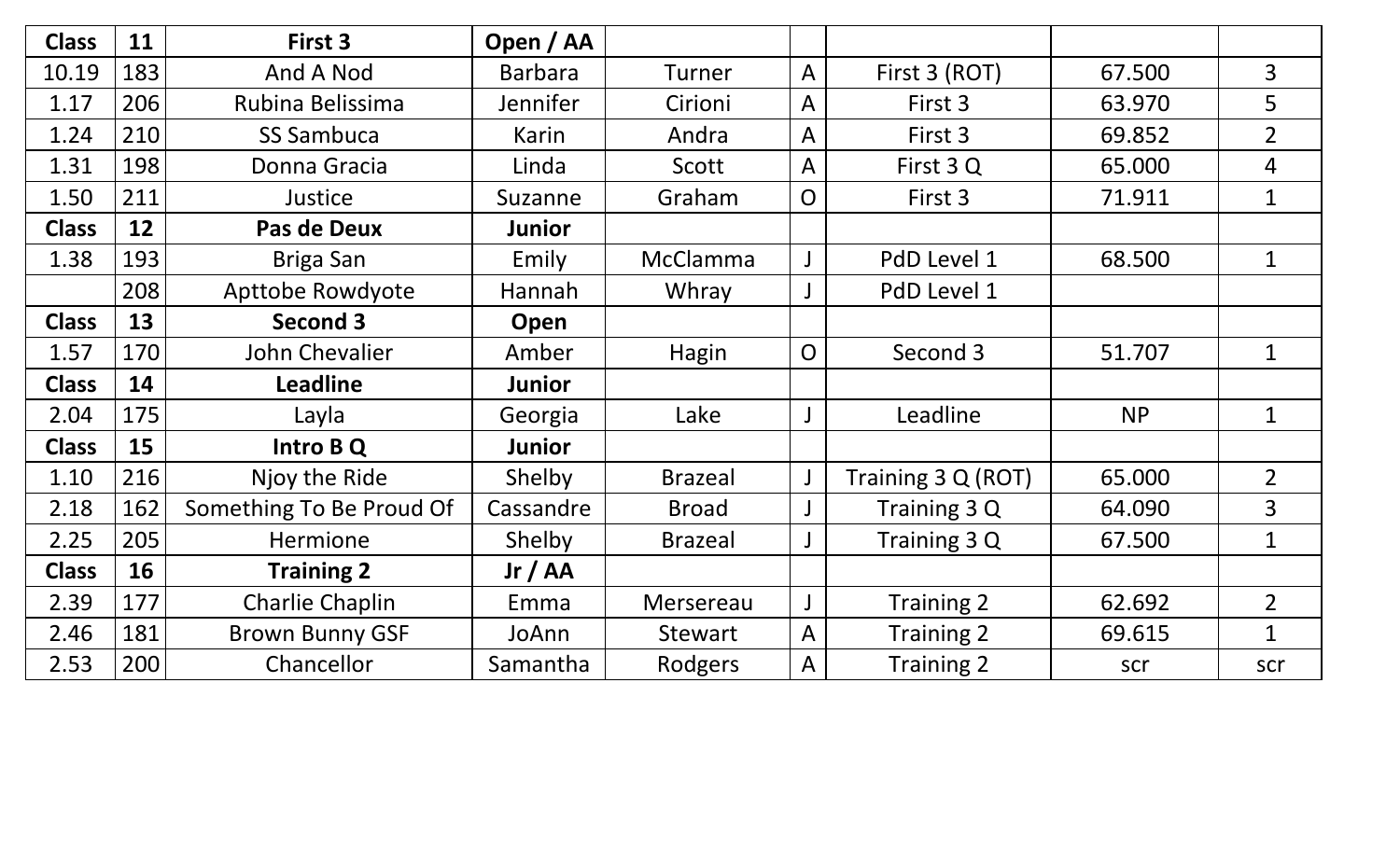| <b>Class</b>  | 17        | <b>WD Basic 4 Q</b>     | Open/AA            |                   |                |                   |        |                |
|---------------|-----------|-------------------------|--------------------|-------------------|----------------|-------------------|--------|----------------|
| 3.14          | 179       | Saglawis Nyte of Fame   | Lynn               | Shinkle<br>A      |                | WD Basic 4 Q      | 60.294 | $\overline{2}$ |
| 3.23          | 190       | <b>She's Fine Art</b>   | <b>Brandi</b>      | Tate              | $\overline{O}$ | WD Basic 4 Q      | 63.970 | $\mathbf 1$    |
| <b>Class</b>  | 18        | <b>WD Basic 1</b>       | <b>Amateur</b>     |                   |                |                   |        |                |
| 3.32          | 207       | <b>Strut N Zip</b>      | Emily              | <b>Bedwell</b>    | $\mathsf{A}$   | <b>WD Basic 1</b> | 63.871 | $\mathbf{1}$   |
| <b>Class</b>  | 19        | <b>WD Level 1-3</b>     | Amateur            |                   |                |                   |        |                |
| 3.41          | 159       | Party at the Ritz       | <b>Barbara</b>     | Aponte            | $\mathsf{A}$   | WD Level 1-3      | 65.000 | $\mathbf{1}$   |
| <b>Class</b>  | 20        | <b>WD Level 2-2</b>     | <b>Junior</b>      |                   |                |                   |        |                |
| 3.50          | 208       | <b>Apttobe Rowdyote</b> | Hannah             | Whray             |                | WD Level 2-2      | 62.674 | $\mathbf 1$    |
|               |           |                         |                    |                   |                |                   |        |                |
| <b>Ring 2</b> |           | Judy Downer (r)         |                    |                   |                |                   |        |                |
| <b>Time</b>   | <b>No</b> | <b>Horse</b>            | <b>Rider First</b> | <b>Rider Last</b> | As             | <b>Test</b>       |        |                |
| <b>Class</b>  | 21        | Intro B Q               | <b>Amateur</b>     |                   |                |                   |        |                |
| 8.00          | 194       | Cool Zool               | Lisa               | Spallone          | $\mathsf{A}$   | Intro B Q         | 65.000 | $\mathbf 1$    |
| 8.07          | 169       | War Horse               | Wendy              | Fuerstenberger    | $\mathsf{A}$   | Intro B Q         | 63.400 | $\overline{2}$ |
| 8.14          | 182       | Leon                    | Mary               | <b>Teter</b>      | A              | Intro B Q         | 62.800 | $\overline{3}$ |
| 11.49         | 195       | Rudger                  | Lisa               | Spallone          | $\mathsf{A}$   | Intro B Q (ROT)   | 59.400 | 4              |
| 11.56         | 173       | Hotse T. Blackstone     | Lisa               | Kaatz             | A              | Intro B (ROT)     | 58.800 | 5              |
| <b>Class</b>  | 22        | First 1                 | Open/AA            |                   |                |                   |        |                |
| 8.21          | 188       | Tango                   | <b>Maggie</b>      | Selbert           | $\overline{O}$ | First 1           | 66.700 | $\mathbf 1$    |
| 8.28          | 189       | <b>KMF Lonestar</b>     | Kimberly           | Fowler            | A              | First 1           | 57.400 | $\overline{2}$ |
| <b>Class</b>  | 23        | Second 1                | <b>Amateur</b>     |                   |                |                   |        |                |
| 8.35          | 172       | Seattle Chief           | Kate               | Johnson           | A              | Second 1          | 62.400 | $\mathbf 1$    |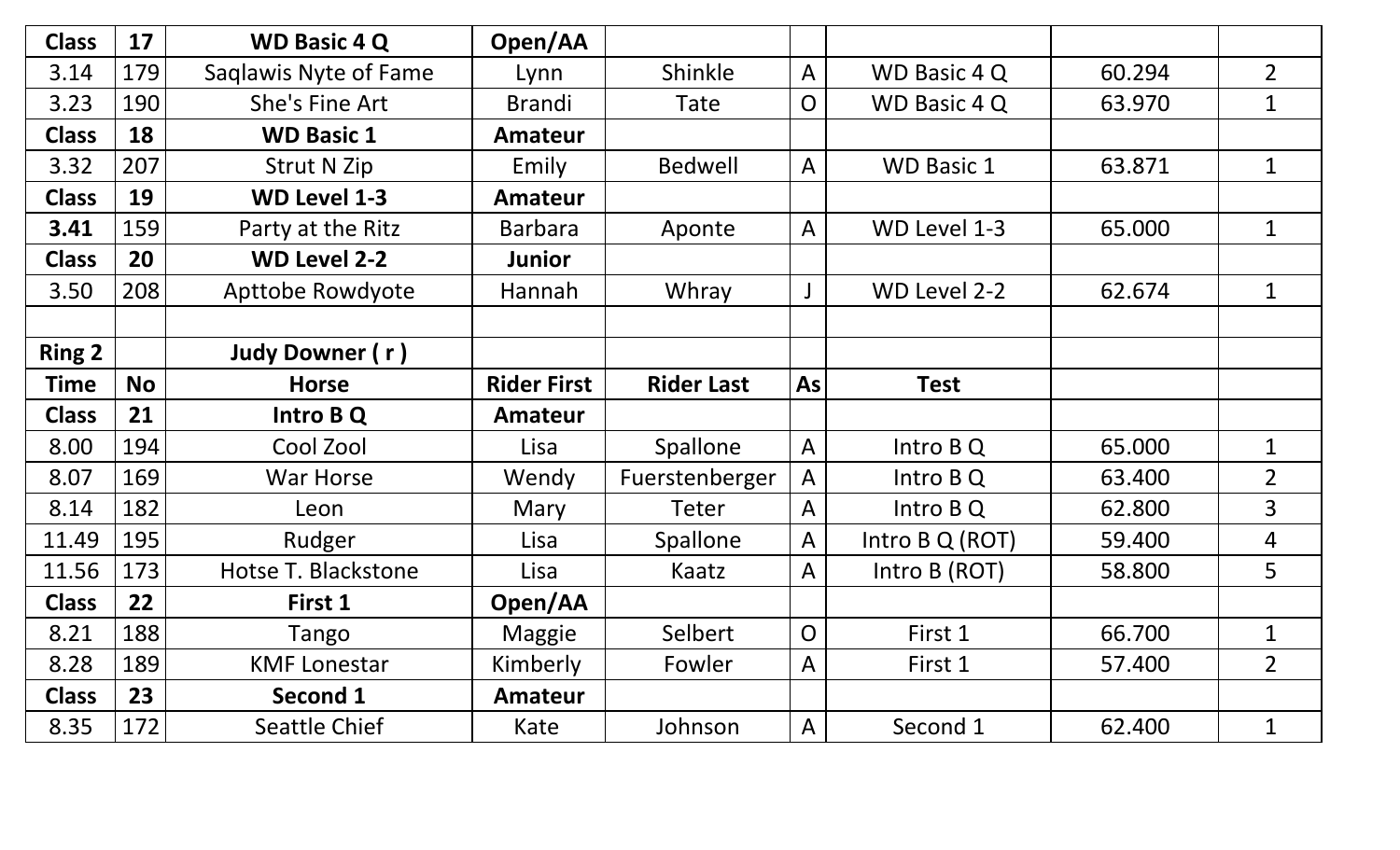| <b>Class</b> | 24  | First 2                   | <b>Amateur</b>  |                                     |                   |                   |        |                |
|--------------|-----|---------------------------|-----------------|-------------------------------------|-------------------|-------------------|--------|----------------|
| 8.49         | 197 | Devin's Bad Boy           | Mary            | Termer                              | A                 | First 2           | elim.  | elim.          |
| 8.56         | 206 | Rubina Belissima          | <b>Jennifer</b> | Cirioni                             | A                 | First 2           | 66.300 | 1              |
| 9.03         | 166 | <b>Artful Dodger</b>      | Maria           | Croft                               | A                 | First 2           | 56.400 | $\overline{2}$ |
| <b>Class</b> | 25  | Third 3 Q                 | <b>Amateur</b>  |                                     |                   |                   |        |                |
| 9.10         | 184 | <b>Nobel</b>              | <b>Michelle</b> | Velasco                             | A                 | Third 3 Q         | 62.100 | $\mathbf 1$    |
| <b>Class</b> | 26  | <b>Training 3</b>         | <b>Amateur</b>  |                                     |                   |                   |        |                |
| 9.17         | 183 | And A Nod                 | <b>Barbara</b>  | Turner                              | A                 | Training 3        | 65.700 | $\overline{2}$ |
| 9.24         | 181 | <b>Brown Bunny GSF</b>    | JoAnn           | Stewart<br>A                        |                   | <b>Training 3</b> | 66.800 | $\mathbf 1$    |
| 9.31         | 196 | Tattersall                | Suzanne         | Sciancalepore                       | Training 3 Q<br>A |                   | 56.800 | 6              |
| 9.38         | 204 | <b>Scotch Fianna</b>      | Virginia        | Training 3 Q<br><b>Hartley</b><br>A |                   |                   | 58.600 | 5              |
| 9.45         | 160 | <b>Dominick</b>           | Mary            | <b>Baer Fiorentino</b><br>A         |                   | Training 3 Q      | 62.300 | $\overline{3}$ |
| 10.38        | 173 | Hotse T. Blackstone       | Lisa            | Kaatz<br>A                          |                   | <b>Training 3</b> | 59.800 | 4              |
| <b>Class</b> | 27  | <b>Training 3 Q</b>       | <b>Junior</b>   |                                     |                   |                   |        |                |
| 9.52         | 162 | Training 3 Q              | Cassandre       | <b>Broad</b>                        |                   | Training 3 Q      | 56.800 | $\overline{2}$ |
| 9.59         | 216 | Njoy the Ride             | Shelby          | <b>Brazeal</b>                      |                   | Training 3 Q      | 63.600 | $\mathbf 1$    |
| <b>Class</b> | 28  | <b>Walk</b>               | <b>Junior</b>   |                                     |                   |                   |        |                |
| 10.20        | 214 | <b>Private Collection</b> | Hope            | Shankle                             |                   | Walk              | 65.300 | $\mathbf 1$    |
| 10.29        | 212 | <b>Second Childhood</b>   | Ashlynn         | Amburgey                            |                   | Walk              | 62.800 | $\overline{2}$ |
| <b>Class</b> | 29  | Intro C                   | Jr/AA           |                                     |                   |                   |        |                |
| 10.52        | 201 | Bailey's Irish Cream      | Tammy           | Slater                              | A                 | Intro C           | 63.750 | $\overline{2}$ |
| 10.59        | 185 | <b>Indy News</b>          | <b>Heather</b>  | Venter                              | A                 | Intro C           | 66.250 | $\mathbf 1$    |
| 1.17         | 219 | Summer's Catch            | Annemarie       | Walsh                               |                   | Intro C (ROT)     | 60.500 | $\overline{3}$ |
| <b>Class</b> | 30  | <b>WD Basic 4 Q</b>       | Open/AA         |                                     |                   |                   |        |                |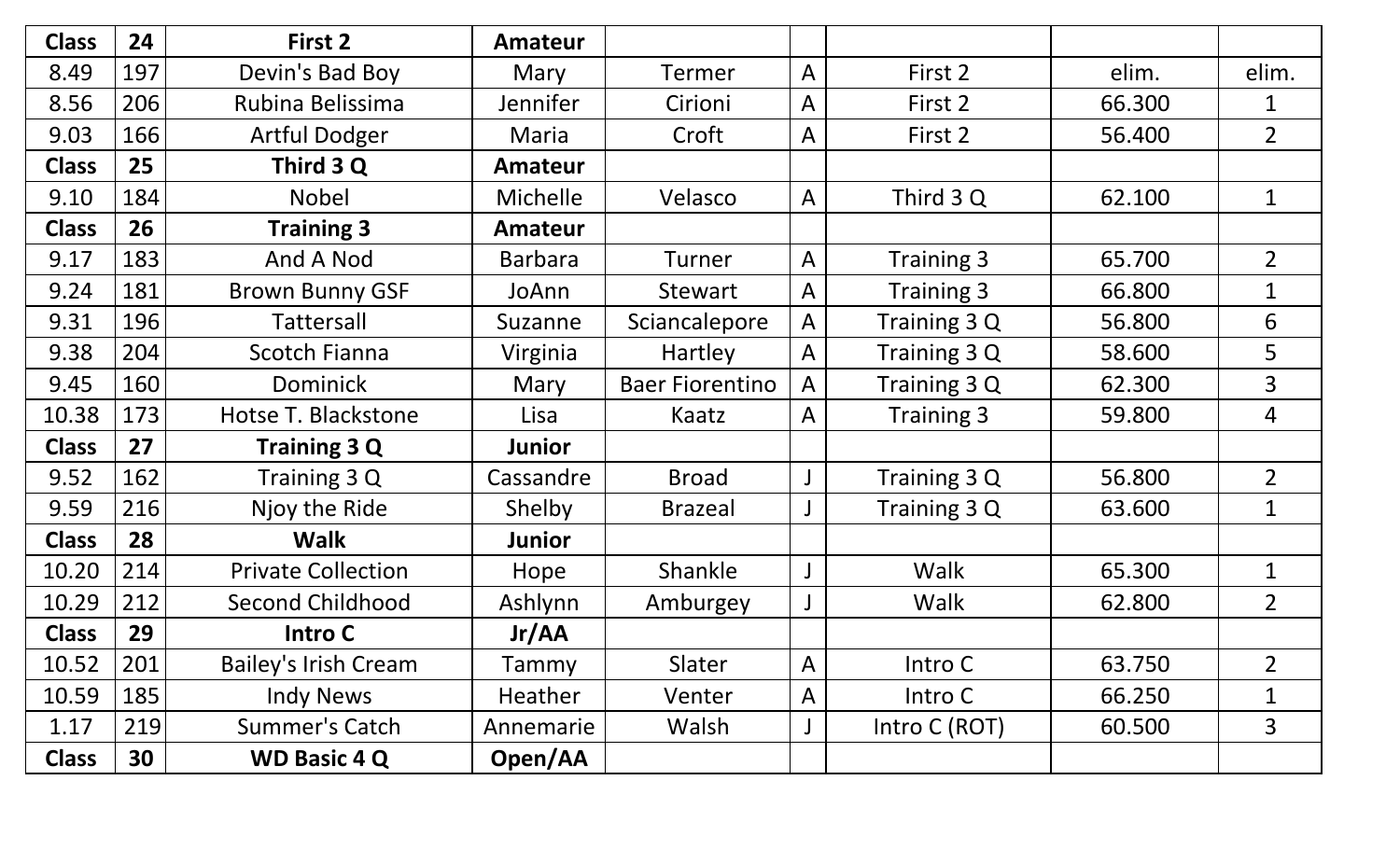| 11.06        | 179 | Saglawis Nyte of Fame       | Lynn           | Shinkle         | WD Basic 4 Q<br>A                     |                    | 61.900 | $\overline{2}$ |
|--------------|-----|-----------------------------|----------------|-----------------|---------------------------------------|--------------------|--------|----------------|
| 11.33        | 190 | She's Fine Art              | <b>Brandi</b>  | Tate            | $\overline{O}$<br><b>WD Basic 4 Q</b> |                    | 62.800 | $\mathbf 1$    |
| <b>Class</b> | 31  | <b>WD Basic 4 Q</b>         | <b>Junior</b>  |                 |                                       |                    |        |                |
| 11.24        | 199 | <b>Bar C Carona Burt</b>    | Abigail        | Hill            |                                       | WD Basic 4 Q       | 67.500 | $\mathbf 1$    |
| <b>Class</b> | 32  | <b>Intro A</b>              | <b>Junior</b>  |                 |                                       |                    |        |                |
| 1.39         | 177 | Charlie Chaplin             | Emma           | Mersereau       |                                       | Training 1         | 61.304 | $\mathbf{1}$   |
| <b>Class</b> | 33  | <b>Intro A</b>              | Jr/AA          |                 |                                       |                    |        |                |
| 1.32         | 161 | Misu Koran III              | Jessalynn      | <b>Bennett</b>  |                                       | Intro A            | 65.937 | $\overline{3}$ |
| 1.25         | 167 | <b>Imperial Sunrise</b>     | Ashley         | Ebersole        | $\mathsf{A}$                          | Intro A            | scr    | scr            |
| 1.46         | 174 | Eden                        | Katie          | Kimball         | $\mathsf{A}$                          | Intro A            | 70.625 | $\mathbf{1}$   |
| 1.53         | 180 | <b>Summer's Catch</b>       | Jayne          | <b>Shults</b>   | $\mathsf{A}$                          | Intro A            | 68.750 | $\overline{2}$ |
| 2.00         | 194 | Cool Zool                   | Lisa           | Spallone        | A                                     | Intro A            | 63.437 | $\overline{4}$ |
| <b>Class</b> | 34  | <b>WD Basic 1</b>           | Junior         |                 |                                       |                    |        |                |
| 2.07         | 199 | <b>Bar C Carona Burt</b>    | Abigail        | <b>Hill</b>     |                                       | <b>WD Basic 1</b>  | 63.387 | $\mathbf 1$    |
| <b>Class</b> | 35  | <b>WD Intro 3</b>           | <b>Junior</b>  |                 |                                       |                    |        |                |
| 8.42         | 218 | <b>Boggie Mac</b>           | Ellie          | Thompson        |                                       | WD Intro 3 (ROT)   | 64.375 | $\mathbf 1$    |
| 2.16         | 187 | <b>Sweet Princess Diana</b> | Savannah       | <b>Williams</b> |                                       | WD Intro 3         | 61.041 | $\overline{2}$ |
| <b>Class</b> | 36  | <b>WD Level 1-4</b>         | Jr/AA          |                 |                                       |                    |        |                |
| 12.03        | 193 | Briga San                   | Emily          | McClamma        |                                       | WD Level 1-4 (ROT) | 65.556 | $\overline{2}$ |
| 2.25         | 159 | Party at the Ritz           | <b>Barbara</b> | Aponte          | $\mathsf{A}$                          | WD Level 1-4       | 67.555 | $\mathbf 1$    |
| 2.34         | 168 | <b>Hollywoods Dancer</b>    | Emily          | McClamma        |                                       | WD Level 1-4       | 63.555 | 3              |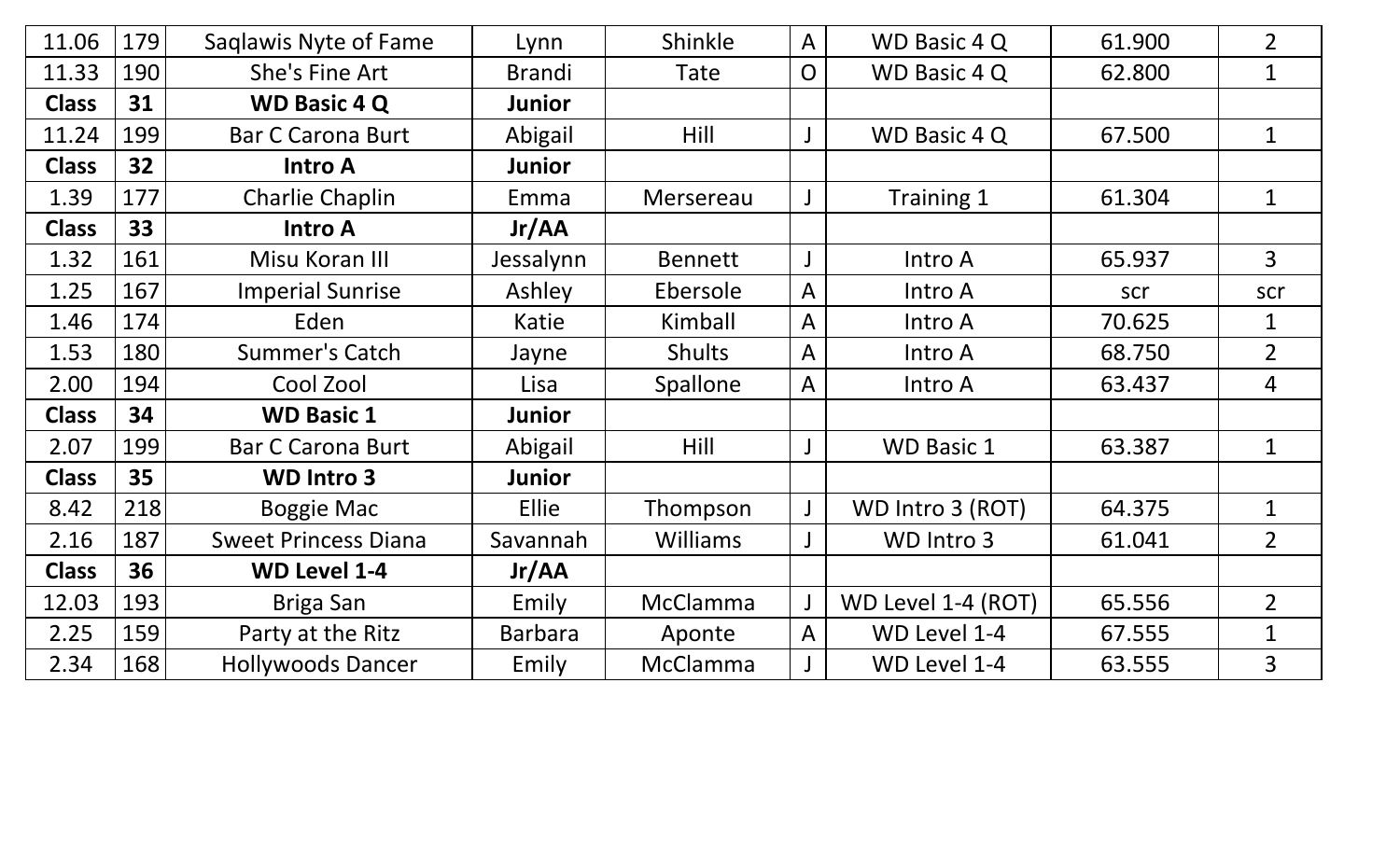| <b>Class</b> | 37  | <b>WD Level 2-3</b>         | <b>Junior</b>  |                 |                |                     |        |                |
|--------------|-----|-----------------------------|----------------|-----------------|----------------|---------------------|--------|----------------|
| 2.43         | 208 | Apttobe Rowdyote            | Hannah         | Whray           |                | WD Level 2-3        | 68.077 | $\mathbf 1$    |
| <b>Class</b> | 38  | First 3 Q                   | <b>Amateur</b> |                 |                |                     |        |                |
| 2.59         | 198 | Donna Gracia                | Linda          | Scott           | A              | First 3 Q           | 63.970 | $\mathbf 1$    |
| <b>Class</b> | 39  | Intro B                     | <b>Junior</b>  |                 |                |                     |        |                |
| 10.45        | 161 | Misu Koran III              | Jessalynn      | <b>Bennett</b>  |                | Intro B             | 64.063 | $\overline{2}$ |
| 3.06         | 192 | Jazz                        | Cassandre      | <b>Broad</b>    |                | Intro B Q           | 57.500 | $\overline{3}$ |
| 3.13         | 202 | <b>Great Pass</b>           | <b>Darius</b>  | Taylor          |                | Intro B             | 66.875 | $\mathbf{1}$   |
| <b>Class</b> | 40  | Second 3                    | Open/AA        |                 |                |                     |        |                |
| 11.42        | 215 | <b>Willow's Dream</b>       | <b>Marge</b>   | Savage          | $\mathsf{A}$   | Second 3 (ROT)      | 61.585 | $\overline{2}$ |
| 2.52         | 163 | Revolver                    | Shantel        | <b>Brooks</b>   | A              | Second 3 (ROT)      | 63.292 | $\mathbf 1$    |
| 3.34         | 170 | <b>John Chevalier</b>       | Amber          | Hagin           | $\overline{O}$ | Second 3            | 57.195 | $\overline{3}$ |
| <b>Class</b> | 41  | <b>WD Intro 4 Q</b>         | <b>Amateur</b> |                 |                |                     |        |                |
| 3.41         | 164 | <b>Born Debonair</b>        | Jackie         | <b>Brotski</b>  | A              | WD Intro 4 Q        | 58.965 | $\overline{2}$ |
| 3.50         | 191 | Dar Sonnys Cupid            | Diana          | Gibson          | $\mathsf{A}$   | WD Intro 4 Q        | 61.552 | $\mathbf 1$    |
| <b>Class</b> | 42  | <b>WD Intro 4 Q</b>         | <b>Junior</b>  |                 |                |                     |        |                |
| 3.59         | 187 | <b>Sweet Princess Diana</b> | Savannah       | <b>Williams</b> |                | WD Intro 4 Q        | 51.724 | 4              |
| 4.08         | 217 | Roosters Cogburn            | Emma           | Remisiewicz     |                | WD Intro 4 Q        | 63.620 | $\overline{2}$ |
| 4.17         | 218 | <b>Boggie Mac</b>           | Ellie          | Thompson        |                | WD Intro 4          | 64.483 | $\mathbf{1}$   |
| 11.15        | 171 | <b>Freckles</b>             | Jayci          | Ihlenfeldt      |                | <b>WD Basic 4 Q</b> | 53.103 | $\overline{2}$ |